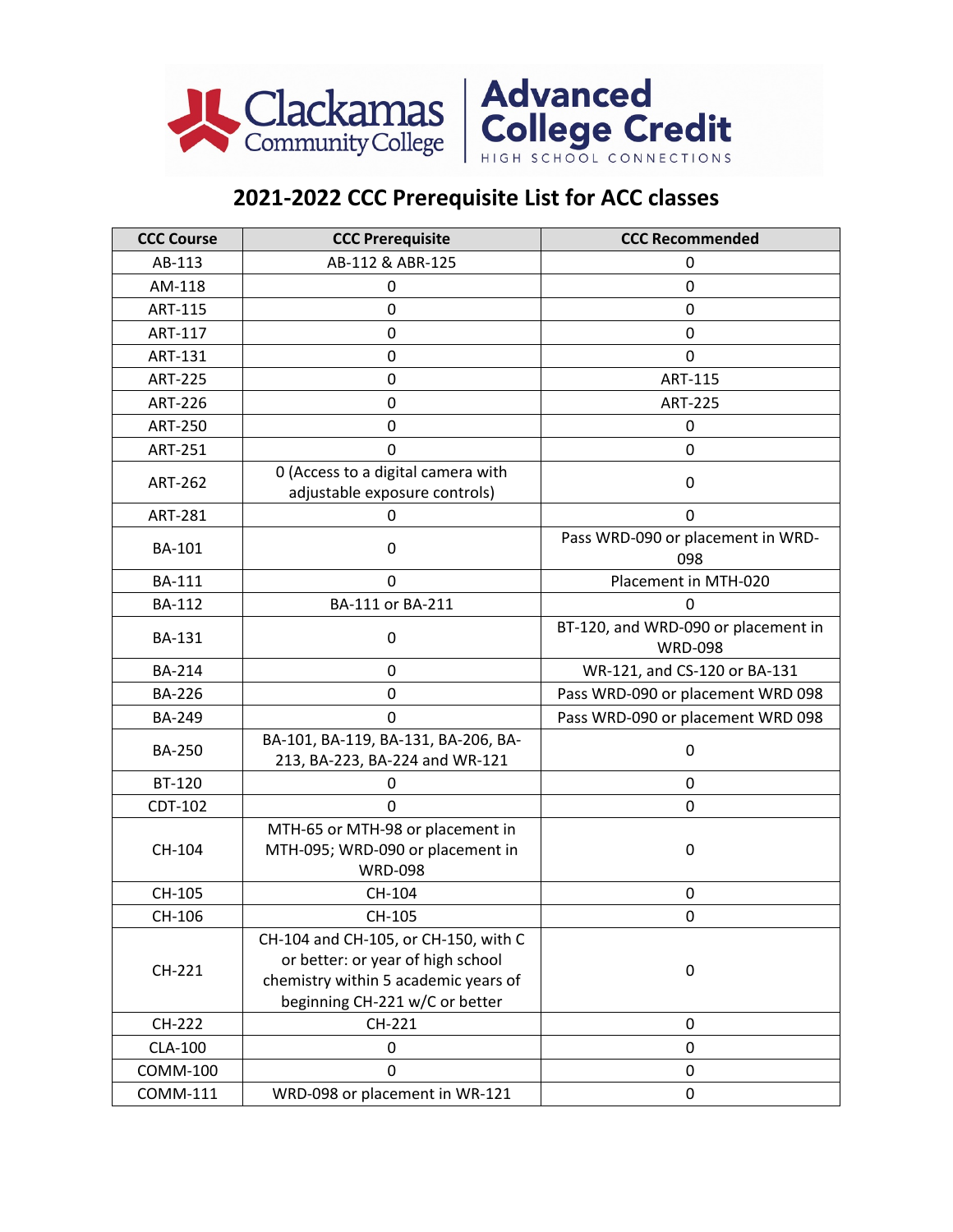|                | Placement in CS-120, and WRD-098 or  |                                       |
|----------------|--------------------------------------|---------------------------------------|
| $CS-120$       | placement in WR-121 (Flash drive     | 0                                     |
|                | required)                            |                                       |
| <b>CS-125H</b> | 0                                    | CS-120 or equivalent experience.      |
| CS-133S        | CS-125H, and MTH-060 or placement in | 0                                     |
|                | MTH-065                              |                                       |
| <b>CWE-181</b> | 0                                    | $\Omega$                              |
| <b>DMC-104</b> | $\mathbf 0$                          | Pass WRD-090 or placement in WR-121   |
| <b>ECE-150</b> | $\mathbf 0$                          | $\Omega$                              |
| EET-157        | EET-112                              | MTH-065                               |
| <b>EET-215</b> | MTH-080 or MTH-112 or EET-142        | 0                                     |
| <b>EET-254</b> | EET-157                              | <b>EET-257</b>                        |
| <b>ENG-104</b> | 0                                    | Pass WRD-098 or placement in WR-121   |
| <b>ENG-105</b> | $\mathbf 0$                          | Pass WRD-098 or placement in WR-121   |
| <b>ENG-106</b> | $\mathbf 0$                          | Pass WRD-098 or placement in WR-121   |
| <b>ENG-109</b> | $\Omega$                             | Pass WRD-098 or placement in WR-121   |
| <b>ENG-225</b> | Pass WRD-098 or placement in WR-121  | 0                                     |
| <b>ENG-253</b> | 0                                    | Pass WRD-098 or placement in WR-121   |
| <b>ENG-254</b> | $\mathbf 0$                          | Pass WRD-098 or placement in WR-121   |
|                |                                      | MTH-060 or MTH-098 with a C or better |
| ESR-171        | 0                                    | or placement in MTH-065. WRD-098 or   |
|                |                                      | placement in WR-121                   |
|                |                                      | MTH-060 with a C or better, or        |
| <b>ESR-172</b> | 0                                    | placement in MTH-065. WRD-098 or      |
|                |                                      | placement in WR-121                   |
| FR-101         | $\mathbf 0$                          | 0                                     |
| FR-102         | FR-101                               | $\mathbf 0$                           |
| FR-103         | FR-102                               | $\mathbf 0$                           |
| FR-201         | FR-103                               | $\mathbf 0$                           |
| FR-202         | FR-201                               | $\mathbf 0$                           |
| FR-203         | FR-202                               | $\mathbf 0$                           |
|                | Corequisites: G101L                  | Pass WRD-090 or placement in WRD-     |
| $G-101$        |                                      | 098.                                  |
| $G-102$        | Corequisites: G102L                  | Pass WRD-090 or placement in WRD-     |
|                |                                      | 098.                                  |
| GER-101        | 0                                    | Pass WRD-098 or placement in WR-121   |
| GER-102        | GER-101 or Student Petition          | 0                                     |
| GER-103        | GER-102                              | 0                                     |
| HD-140         | 0                                    | 0                                     |
| HD-209         | 0                                    | 0                                     |
| HE-250         | 0                                    | 0                                     |
| HE-252         | 0                                    | 0                                     |
| HOR-111        | 0                                    | 0                                     |
| <b>HOR-122</b> | 0                                    | 0                                     |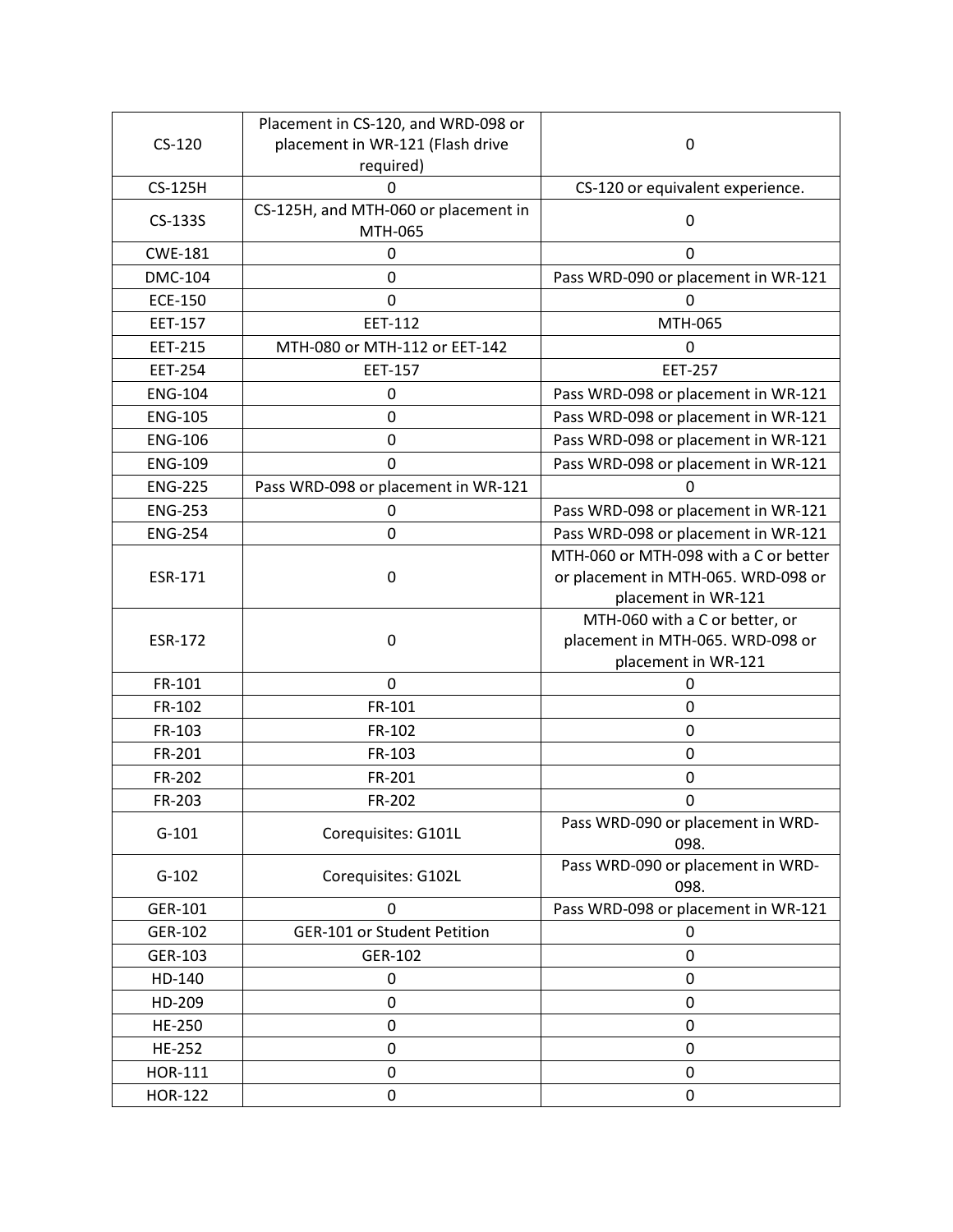| <b>HOR-135</b>  | $\pmb{0}$                                                                                                           | $\mathbf 0$                         |
|-----------------|---------------------------------------------------------------------------------------------------------------------|-------------------------------------|
| <b>HOR-136</b>  | $\mathbf 0$                                                                                                         | $\mathbf 0$                         |
| <b>HOR-142</b>  | <b>HOR-122</b>                                                                                                      | 0                                   |
| <b>HOR-212</b>  | 0                                                                                                                   | $\mathbf 0$                         |
| <b>HOR-232</b>  | $\mathbf 0$                                                                                                         | $\mathbf 0$                         |
| <b>HPE-295</b>  | $\mathbf 0$                                                                                                         | A completed physical by a doctor    |
| $J-215$         | $\mathbf 0$                                                                                                         | Placement in WR-121                 |
| $J-220$         | 0                                                                                                                   | Pass WRD-098 or placement in WR-121 |
| $J-221$         | J-220 with a C or better                                                                                            | Pass WRD-098 or placement in WR-121 |
| $J-226$         | 0                                                                                                                   | Placement in WR-121                 |
| MA-110          | $\mathbf 0$                                                                                                         | $\Omega$                            |
| MFG-111         | $\mathbf 0$                                                                                                         | MFG-104, MFG-107 and MTH-050        |
| <b>MFG-200</b>  | $\Omega$                                                                                                            | MFG-111                             |
| MTH-080         | MTH-050 with a C or better                                                                                          | 0                                   |
| MTH-095         | MTH-065 w/C or better or placement in<br>MTH-095                                                                    | 0                                   |
| MTH-098         | MTH-020 with a C or better or<br>placement in MTH-050, MTH-060, or<br>MTH-098                                       | 0                                   |
| MTH-105         | MTH-095 or MTH-098 with a C or better<br>or placement in MTH-111                                                    | Pass WRD-098 or placement in WR-121 |
| MTH-111         | MTH-095 with a C or better or<br>placement in MTH-111                                                               | Pass WRD-098 or placement in WR-121 |
| MTH-112         | MTH-111 with a C or betteror<br>placement in MTH-112                                                                | Pass WRD-098 or placement in WR-121 |
| MTH-243         | MTH-105, MTH-111, MTH112, or MTH-<br>251 with a C or better or placement in<br>MTH-112 or MTH-251                   | Pass WRD-098 or placement in WR-121 |
| MTH-244         | MTH-243 with a C or better                                                                                          | Pass WRD-098 or placement in WR-121 |
| MTH-251         | MTH-112 with a C or better or<br>placement in MTH-251                                                               | Pass WRD-098 or placement in WR-121 |
| MTH-252         | MTH-251 with a C or better                                                                                          | Pass WRD-098 or placement in WR-121 |
| MTH-253         | MTH-252 with a C or better                                                                                          | Pass WRD-098 or placement in WR-121 |
| <b>MUP-102</b>  | Completion of high school or high<br>school performance level. Ability to<br>read music and play a band instrument. | 0                                   |
| <b>MUP-105</b>  | 0                                                                                                                   | <b>MUP-102</b>                      |
| <b>NUR-100</b>  | Required: Sutdent Petition, Corequisite:<br><b>NUR-100C</b>                                                         | 0                                   |
| <b>NUR-100C</b> | Required: Sutdent Petition, Corequisite:<br><b>NUR-100</b>                                                          | 0                                   |
| PE-185          | 0                                                                                                                   | Physical Exam                       |
| PE-260          | 0                                                                                                                   | 0                                   |